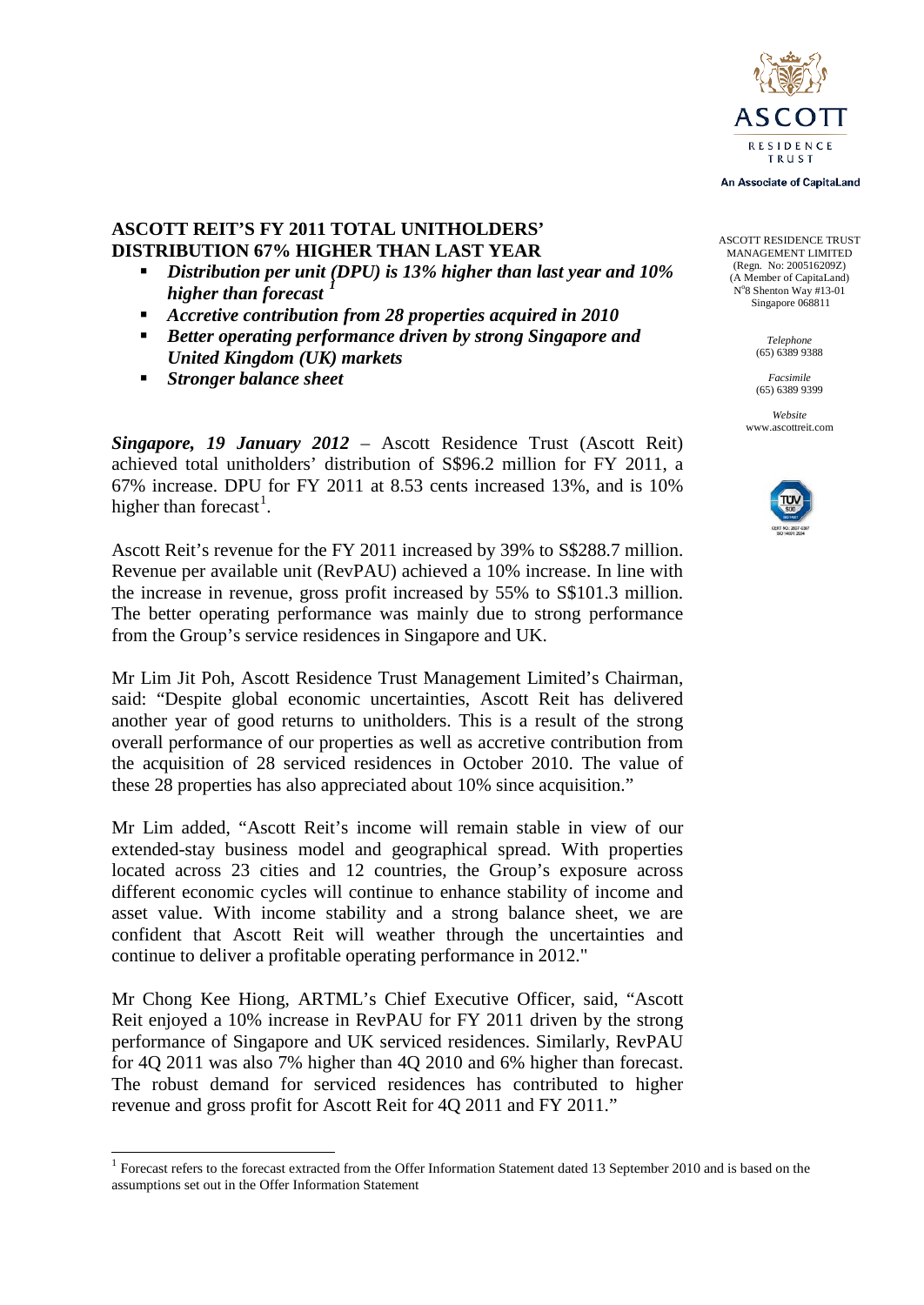Mr Chong added, "In line with our consistent practice to be pro-active and prudent in managing our balance sheet, in 4Q 2011 we established a US\$2 billion Euro-Medium Term Note (Euro-MTN) programme to target an enlarged pool of investors. We have also raised S\$250 million from our existing Medium Term Note (MTN) programme to refinance secured borrowings due in 2012, to extend our loan tenure and to free up encumbered assets for more financial flexibility. This has resulted in a stronger balance sheet with reduced debt refinancing exposure in 2012, and a healthy debt maturity of more than three years with close to four times interest cover."

"Ascott Reit continues to have the financial flexibility of diversified funding from bank borrowings and MTN issuance to ensure that we continue to be in a good position to weather unexpected turbulences in 2012, and capture opportunities that may present themselves."

### **DISTRIBUTION AND BOOK CLOSURE DATE**

| <b>Distribution Period</b>         | For 1 July 2011 to    |  |  |
|------------------------------------|-----------------------|--|--|
|                                    | 31 December 2011      |  |  |
| <b>Distribution Rate</b>           | 4.063 cents per unit  |  |  |
| Last Day of Trading on "cum" Basis | 26 January 2012, 5 pm |  |  |
| Ex-Date                            | 27 January 2012, 9 am |  |  |
| <b>Book Closure Date</b>           | 31 January 2012       |  |  |
| <b>Distribution Payment Date</b>   | 27 February 2012      |  |  |

#### **SUMMARY OF RESULTS**

#### **FY 2011 VS FY 2010**

|                                                | <b>FY 2011</b> | <b>FY 2010</b> | <b>Better/</b> (Worse)<br>$+/-$ |
|------------------------------------------------|----------------|----------------|---------------------------------|
| <b>Revenue (S\$ million)</b>                   | 288.7          | 207.2          | $+39%$                          |
| <b>Gross Profit (S\$ million)</b>              | 157.5          | 101.3          | $+55%$                          |
| <b>Unitholders' Distribution (S\$ million)</b> | 96.2           | 57.7           | $+67%$                          |
| <b>Revenue Per Available Unit</b>              | 143            | 130            | $+10%$                          |
| (RevPAU) S\$/day                               |                |                |                                 |
| <b>DPU</b> (S cents)                           | 8.53           | 7.54           | $+13%$                          |

- Increase in revenue and gross profit mainly due to additional contribution from the 28 serviced residences acquired on 1 October 2010, partially offset by divestment of Ascott Beijing and Country Woods.
- On a same store basis, FY 2011 revenue increased by S\$3.0 million from S\$162.3 million to S\$165.3 million, and gross profit increased by S\$3.1 million from S\$78.0 million to S\$81.1 million led by Singapore serviced residences.
- RevPAU increase is driven by strong performance of the Singapore and UK serviced residences.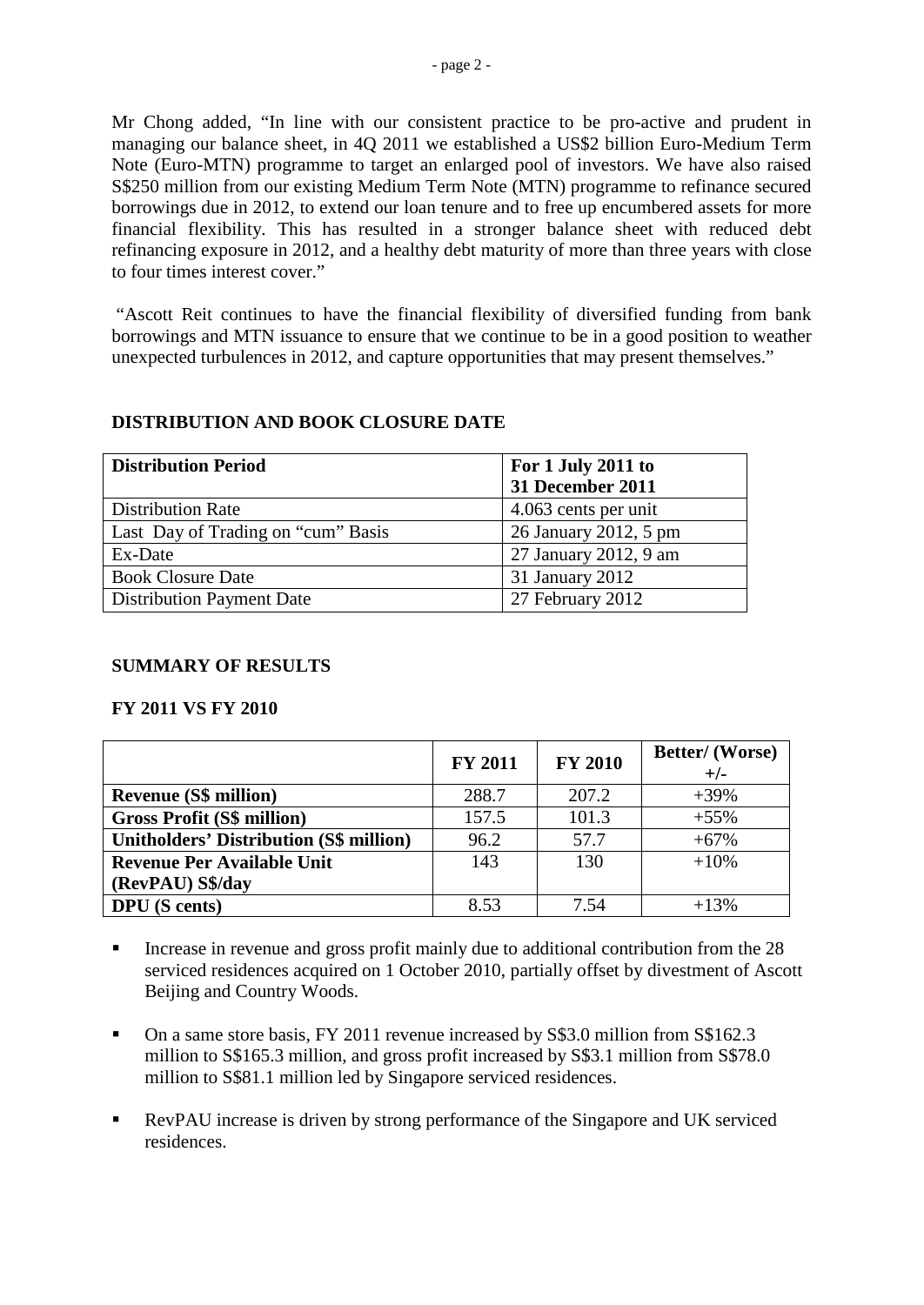### **4Q 2011 VS 4Q 2010**

|                                                | 4Q 2011 | 4Q 2010 | <b>Better/</b> (Worse)<br>$+/-$ |
|------------------------------------------------|---------|---------|---------------------------------|
| <b>Revenue (S\$ million)</b>                   | 75.3    | 72.8    | $+3%$                           |
| <b>Gross Profit (S\$ million)</b>              | 40.0    | 39.3    | $+2\%$                          |
| <b>Unitholders' Distribution (S\$ million)</b> | 20.6    | 23.9    | $-14%$                          |
| <b>Revenue Per Available Unit</b>              | 146     | 137     | $+7%$                           |
| (RevPAU) S\$/day                               |         |         |                                 |
| <b>DPU</b> (S cents)                           | 1.83    | 2.16    | $-15%$                          |

Increase in revenue and RevPAU mainly due to stronger performance from Group's serviced residences in UK, Singapore and Indonesia.

- In line with revenue, gross profit for 4Q 2011 increased by S\$0.7 million or 2%.
- Unitholders' distribution was lower due to costs incurred for one-off events in 4Q 2011:
	- i. Establishment of a US\$2 billion Euro-MTN programme at a cost of S\$0.5 million. This is in line with Ascott Reit's strategy of securing diversified funding sources and allows Ascott Reit to target an enlarged pool of investors; and
	- ii. Issued S\$250 million MTN. Higher loan related expenses and cash holding costs of S\$0.8 million were incurred on early refinancing of secured borrowings due in 2012. The issuance of the MTN reduced the debt refinancing exposure in 2012, extended the average loan tenure of the Group's debt and increased the percentage of the Group's unencumbered assets for more financial flexibility.
	- iii. Provision of S\$2.1 million for licensing related matters for a serviced residence in China.
- Excluding these one–off costs, unitholders' distribution would have been S\$24.0 million.

# **4Q 2011 VS FORECAST<sup>1</sup>**

|                                                | 4Q 2011 | FORECAST <sup>1</sup> | <b>Better/</b> (Worse)<br>$+/-$ |
|------------------------------------------------|---------|-----------------------|---------------------------------|
|                                                |         |                       |                                 |
| <b>Revenue (S\$ million)</b>                   | 75.3    | 73.9                  | $+2\%$                          |
| <b>Gross Profit (S\$ million)</b>              | 40.0    | 38.9                  | $+3%$                           |
| <b>Unitholders' Distribution (S\$ million)</b> | 20.6    | 22.5                  | $-8%$                           |
| <b>Revenue Per Available Unit</b>              | 146     | 138                   | $+6%$                           |
| (RevPAU) S\$/day                               |         |                       |                                 |
| <b>DPU</b> (S cents)                           | 1.83    | 199                   | -8%                             |

- Revenue for 4Q 2011 included a BI claim of S\$1.6 million. The forecast included a S\$1.1 million contribution from Country Woods Jakarta, which was divested on 29 October 2010. On a same store basis, revenue for 4Q 2011 was higher than the forecast by S\$0.9 million.
- Gross profit was higher by S\$1.1 million or 3%. Gross profit for 4Q 2011 included recognition of BI claim of S\$1.4 million which was not assumed in the forecast. On a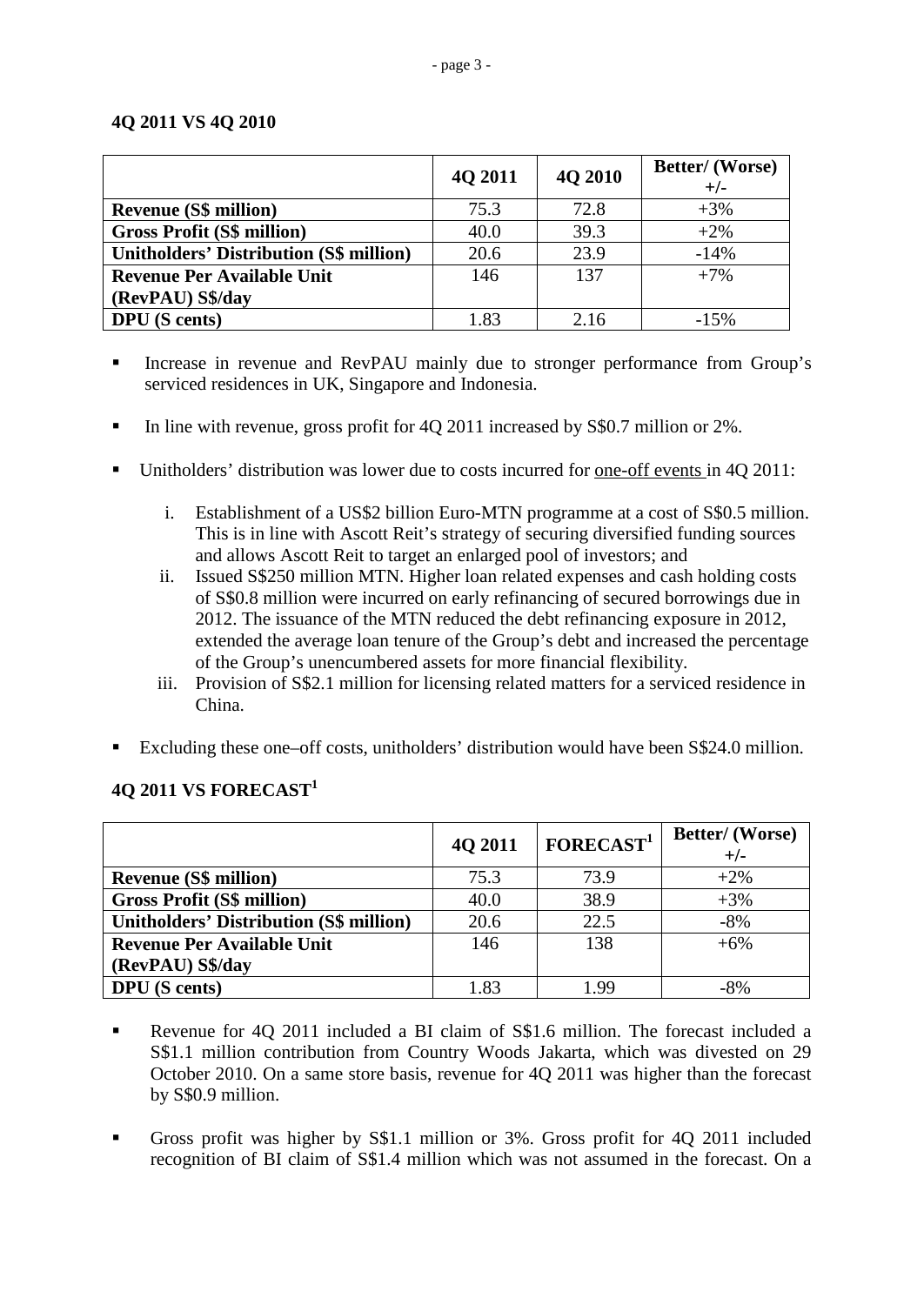same store basis (excluding BI claim and the S\$0.3 million contribution from Country Wood in the forecast), gross profit was at the same level as the forecast.

 Unitholders' distribution was lower mainly due to one-off costs as explained in the earlier section. Excluding these one-off costs, unitholders' distribution would have been S\$24.0 million.

### **About Ascott Residence Trust**

Ascott Residence Trust (Ascott Reit) was established with the objective of investing primarily in real estate and real estate-related assets which are income-producing and which are used or predominantly used, as serviced residences or rental housing properties.

Ascott Reit's asset size has more than tripled to about S\$2.87 billion since listing in March 2006. Its international portfolio comprises 65 properties with 6,600 units in 23 cities across 12 countries in Asia Pacific and Europe. Ascott Reit's serviced residences are operated under the Ascott, Citadines and Somerset brands, and are mainly located in key gateway cities such as Beijing, Shanghai, Singapore, Tokyo, London, Paris, Berlin, Brussels, Barcelona, Munich, Hanoi, Ho Chi Minh City, Jakarta, Manila, Melbourne and Perth.

Ascott Reit is managed by Ascott Residence Trust Management Limited, a wholly-owned subsidiary of The Ascott Limited and an indirect wholly-owned subsidiary of CapitaLand Limited, one of Asia's largest real estate companies. ARTML is the winner of World Finance magazine's "Best Real Estate Investment Fund Manager 2011" in South Eastern Asia in their inaugural Real Estate Awards.

For more information about Ascott Reit, please visit [http://www.ascottreit.com.](http://www.ascottreit.com/)

## **Important Notice**

The value of units in Ascott Reit and the income derived from them may fall as well as rise. Units in Ascott Reit are not obligations of, deposits in, or guaranteed by Ascott Residence Trust Management Limited, the Manager of Ascott Reit (the "Manager") or any of its affiliates. An investment in the units in Ascott Reit is subject to investment risks, including the possible loss of the principal amount invested. The past performance of Ascott Reit is not necessarily indicative of its future performance.

This announcement may contain forward-looking statements that involve risks and uncertainties. Actual future performance, outcomes and results may differ materially from those expressed in forward-looking statements as a result of a number of risks, uncertainties and assumptions. Representative examples of these factors include (without limitation) general industry and economic conditions, interest rate trends, cost of capital and capital availability, competition from similar developments, shifts in expected levels of property rental income, changes in operating expenses, including employee wages, benefits and training, property expenses and governmental and public policy changes and the continued availability of financing in the amounts and the terms necessary to support future business. Investors are cautioned not to place undue reliance on these forward-looking statements, which are based on the current view of the Manager on future events.